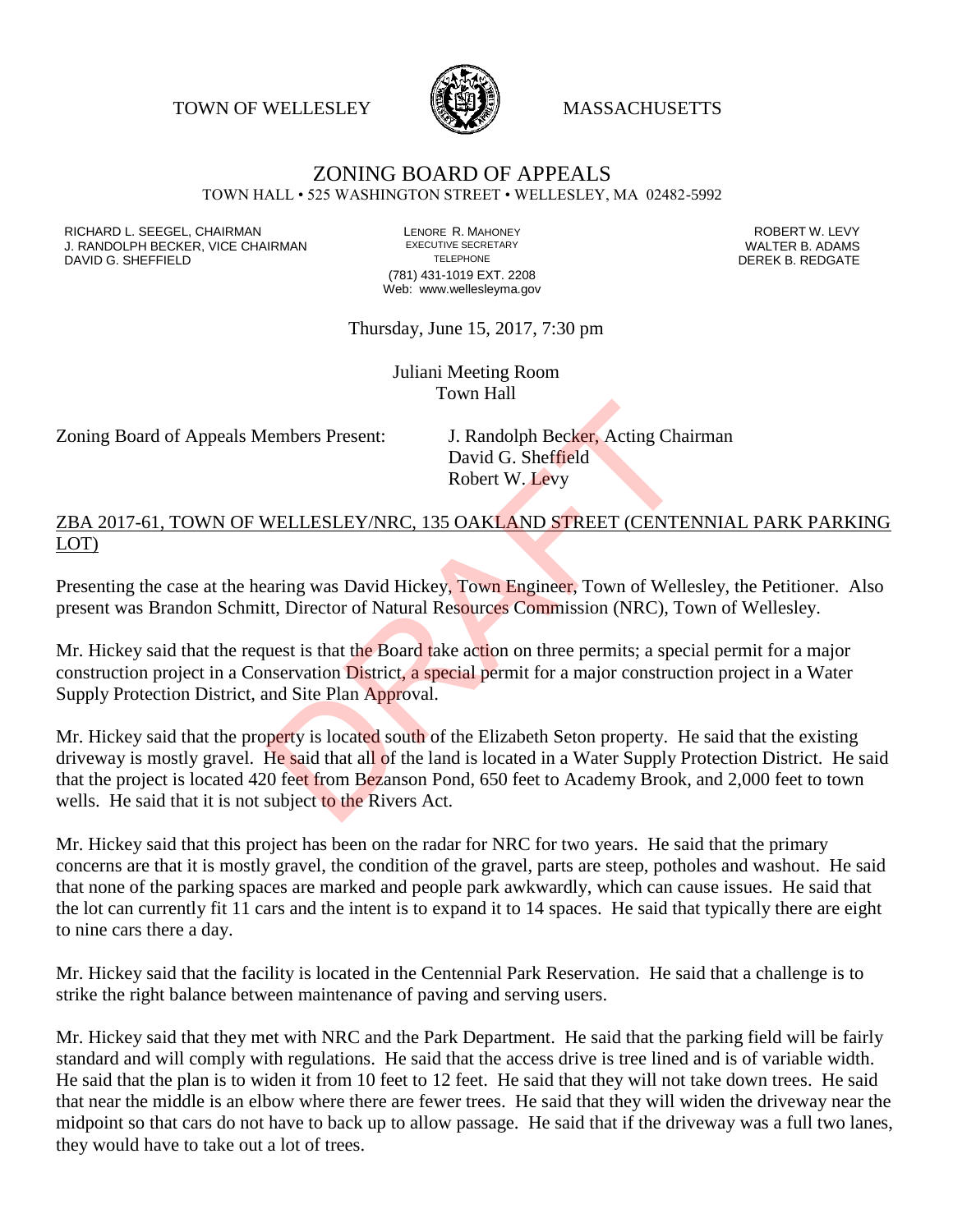Mr. Hickey said that there are no heavy drainage structures proposed. He said that stormwater will be treated on the surface. He said that a pervious surface will make it easier for them to see if there are trash or washoff issues. He said that runoff will go to a bio-retention basin in the corner and overflow will run to a level spreader.

Mr. Hickey said that they met with the Design Review Board (DRB), who recommended that a granite berm be installed instead of the proposed cape cod berm to mitigate problems in a nuisance drainage area.

Mr. Hickey said that they identified a small encroachment issue of four to eight inches on private property within 50 feet of Oakland Street. He said that they will move 18 inches into the driveway to fix the encroachment.

Mr. Schmitt said that a lack of clear markings leads to problems.

Mr. Sheffield asked about intended winter use once the driveway and lot are paved and lined. He asked about snow removal if the plan is to keep it open. Mr. Hickey said that there is no plan to change what goes on now. He said that it is a secondary plow route. He said that they will open it and plow toward the gravel area. Mr. Schmitt said that activities are welcome during the winter but they will not change the priority for plowing. Mr. Levy said that the park is well used for dog walking.

Mr. Levy asked about signage. Mr. Hickey said that proposed signage will relate to ADA van accessible parking. He said that they will move an existing sign with rules for Centennial Park. Mr. Schmitt said that there is a sign that says Centennial Park. Mr. Sheffield asked if there has been any thought about interpretive signs for trails in the future. Mr. Schmitt said that last year an Eagle Scout worked on a trail map. He said that there is a map in the guide house. He said that there is currently no talk about expanding the trails.

Mr. Becker asked if any consideration had been given to making the pavement permeable. He said that this seems to be a natural place for it. Mr. Hickey said that a lot people asked for it but two things steered them away it. He said that what NRC had to spend was a factor. He said that when they put the project out to bid, the bids came back for more than NRC wanted to spend. He said that parts of the area are sensitive for trees. He said that they do not want to disturb them. Mr. Schmitt said that permeable pavement requires regular maintenance. He said that would increase the workload for the Department of Public Works (DPW) because they would have to vacuum it. to keep it open. Mr. Hickey said that there is no plan to complement of plants of plants of plants of plants of the said that they will open it and plow tower welcome during the winter but they will not change the last of

Mr. Sheffield said that DPW will plow the snow off of the area in the winter. Mr. Hickey said that they will either pile it or remove it.

Mr. Becker said that the construction operation appears to be mainly cut, fill and balance. He asked about importing fill. He said that the site is located in a Water Supply Protection District. He asked about sequencing. He said that this appears to be a smaller operation so there should not be a lot of trucks involved. Mr. Hickey said that the small amount of fill that will be involved in the project will come from DPW resources that have been screened for metals for which he can provide an analysis. He said that they will set up erosion controls and tree wraps and close off half of the parking lot. He said that they will put gravel in for fill of 2 inches to 10 inches. He said that there will not be more 150-200 yards of materials. He said that the little bit of cut is probably not reusable. He said that work should take two to three days. He said that they will rough grade the site and then leave. He said that a sub-contractor will do fine grading and put a binder down. He said that the sub-contractor will come back the next day for the top coat.

Mr. Sheffield asked about the potential of trucks bringing mud and debris onto the public street. He asked if there will be enough control on site so that a wheel wash is not needed. Mr. Hickey said that their biggest